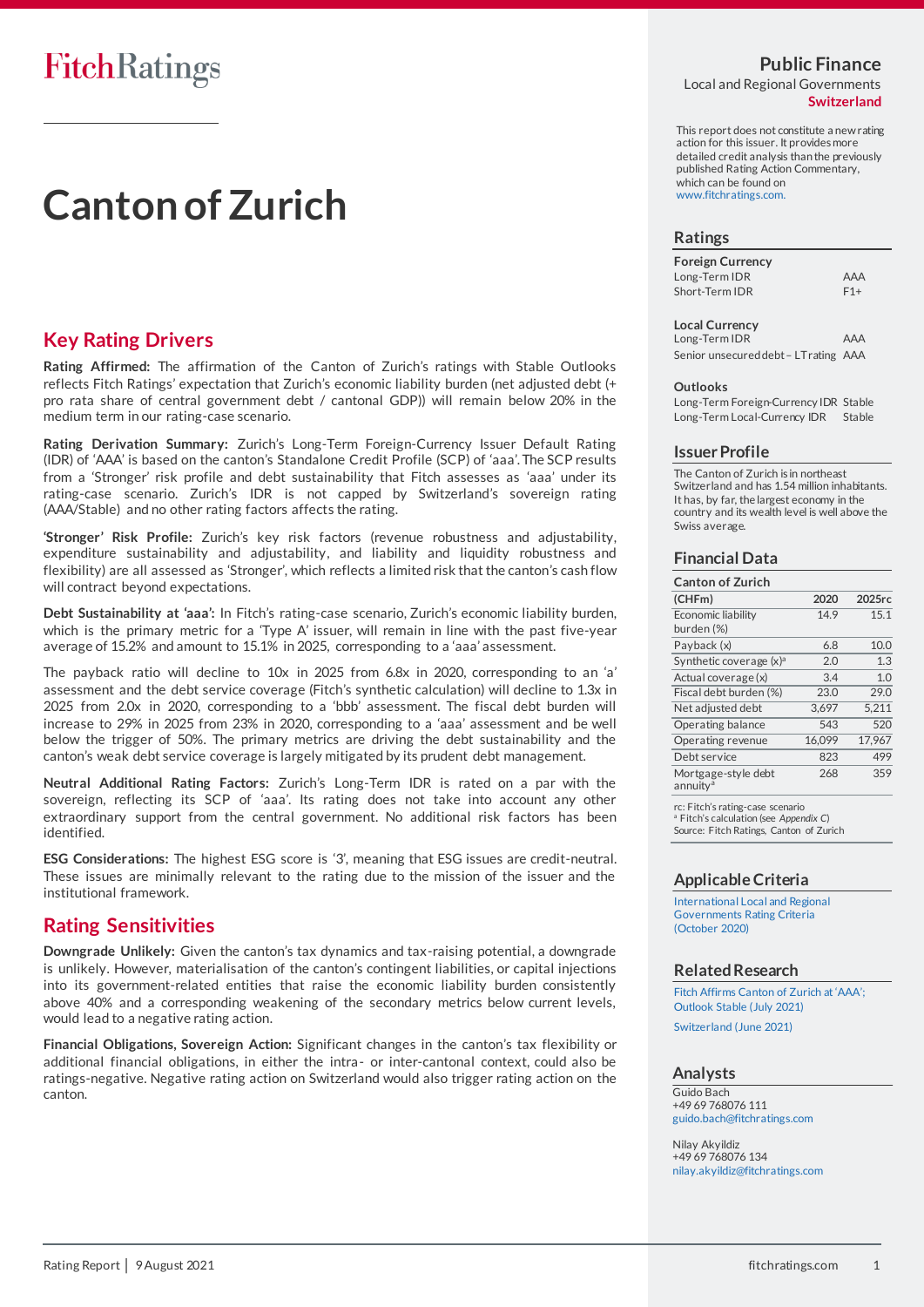# **Rating Synopsis**

#### **Rating Building Blocks Overview**

**Canton of Zurich Rating Derivation Summary**



#### **Rating History**

| Date                  | Long-Term<br>Foreign-<br><b>Currency IDR IDR</b> | Long-Term<br>Local-Currency |
|-----------------------|--------------------------------------------------|-----------------------------|
| 21 Nov 05             | AAA                                              | ΔΔΔ                         |
| Source: Fitch Ratings |                                                  |                             |

# **Issuer Profile**

Zurich is one of Switzerland's 26 cantons, in the north-east of the country, bordering Germany. The canton has an increasing population of about 1.554 million inhabitants at end-2020. The canton's capital is the city of Zurich (420,217 inhabitants) and the city's greater urban area accounts for 1 million inhabitants.

#### **Wealthy and Dynamic Economy**

The economy of Zurich is by far the strongest of all the Swiss regions, and probably is the most diversified and dynamic. However, it is also volatile because it is closely linked to the economic cycle and the performance of the financial and insurance sectors. The canton is one of the wealthiest in Switzerland, and its GDP accounted for about 22% of national GDP in 2018 (most recent data). Its GDP per capita of CHF102,032 in 2018 ranked Zurich fourth among the 26 cantons and was 22% above the average for Switzerland (CHF83,812), which has one of the highest GDP levels per capita in Europe. Zurich's GDP is relatively volatile and it grew by 5.2% in nominal terms in 2018 (Switzerland: 3.7%, latest data). Fitch estimates that national GDP should grow by 3.1% in real terms in 2022 and 2023.

#### **Demographics and Employment**

Zurich's population is growing sustainably, driven by net migration mainly of foreigners, who account for 30% of the canton's population. Given its wealthy and above-average economic profile, Zurich is attractive to foreigners, and there is high demand for well-qualified jobseekers from abroad. The employment market is healthy, and the unemployment rate was low at 3.1% in May 2021, in line with that of Switzerland.

## **Risk Profile: Stronger**

Fitch assesses Zurich's risk profile at 'Stronger'. This reflects a 'Stronger' assessment of all six sub-factors listed below.

### **Canton of Zurich –Risk Profile Assessment**

| Risk profile          | Revenue<br>robustness | Revenue  | Expenditure Expenditure liquidity<br>adjustability sustainability adjustability robustness |          | Liabilities & | Liabilities &<br>liauidity<br>flexibility |
|-----------------------|-----------------------|----------|--------------------------------------------------------------------------------------------|----------|---------------|-------------------------------------------|
| Stronger              | Stronger              | Stronger | Stronger                                                                                   | Stronger | Stronger      | Stronger                                  |
| Source: Fitch Ratings |                       |          |                                                                                            |          |               |                                           |

Source: Fitch Ratings

**Canton of Zurich**

#### **Socioeconomic Indicators**

|                                                           |         | Zurich Switzerland |
|-----------------------------------------------------------|---------|--------------------|
| Population (m)                                            | 1.554   | 8.586              |
| (2015-2020)<br>average annual<br>population growth<br>(%) | 1.0     | 0.7                |
| GDP per capita,<br>2018 (CHF)                             | 102,032 | 83.812             |
| Unemployment rate,<br>May 2021 (%)                        | 3.1     | 3.1                |

Source: Fitch Ratings, Bundesamt fuer Statistik, Schweiz, Staatssekretariat fuer Wirtschaft SECO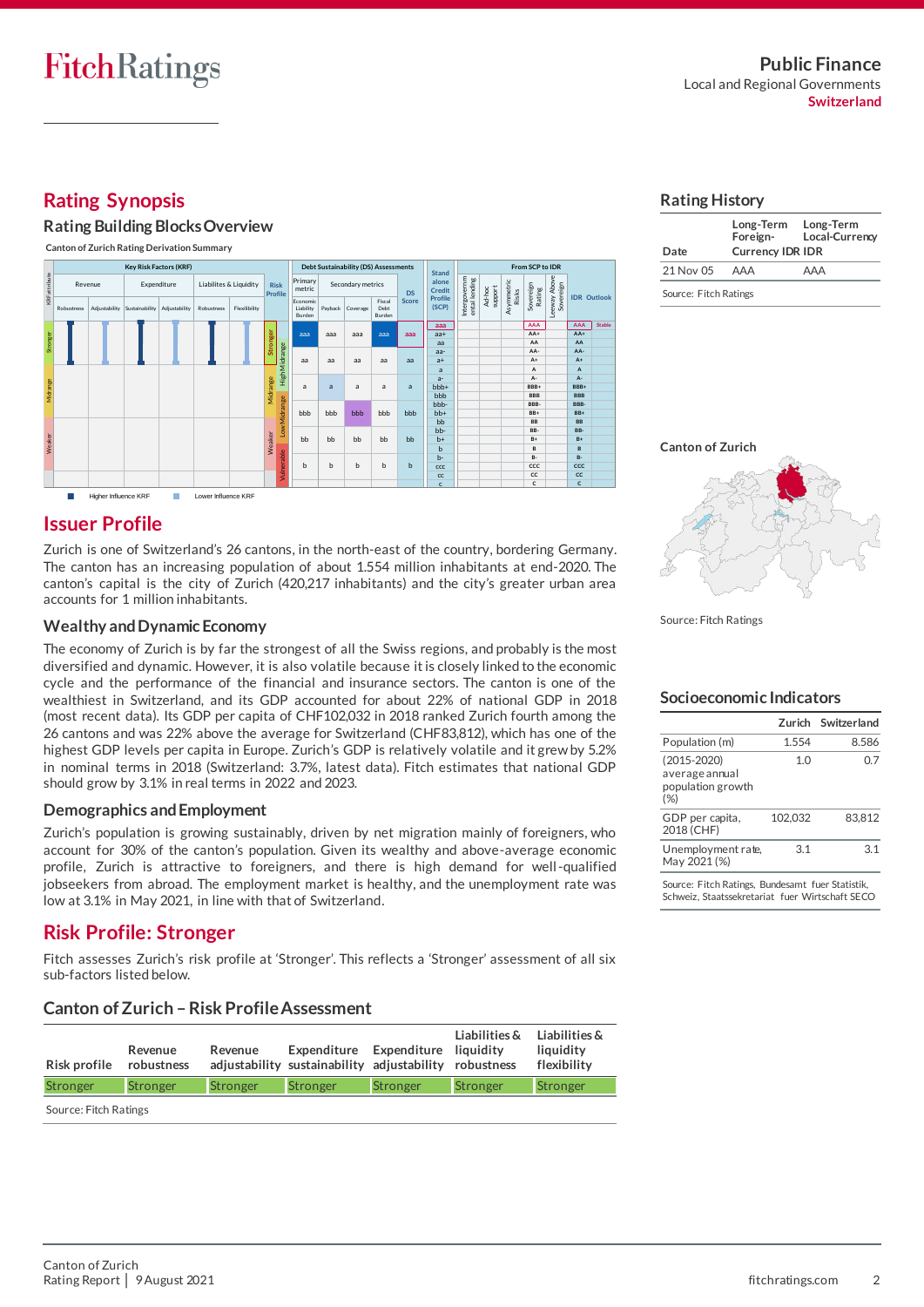#### **Revenue Structure**

Taxes Transfers received Fees, fines and other operating revenue Interest revenue Capital revenue



Source: Fitch Ratings, Canton of Zurich

#### **Revenue Robustness: Stronger**

Fitch assesses Zurich's revenue robustness as 'Stronger' in view of the canton's stable revenue sources with revenue growth prospects in line with national GDP growth. Tax revenue accounts for 44% of Zurich's operating revenue (in 2020), being based on moderately cyclical economic activities. Personal income tax (PIT), the largest single tax item, accounted for 74.1% of the canton's tax revenue.

The other two main sources of the canton's operating revenue are transfers (31% of operating revenue) and fees, fines and other operating revenue (25%).

We assume all of the canton's operating revenue to be moderately cyclical in nature, as proceeds from PIT do not necessarily change in line with the economic cycle, and transfers and fees have not been very volatile in the past.

Zurich's operating revenue growth was consistently in line with the nominal and deflated GDP growth of Switzerland. Zurich is the main contributor to Switzerland's GDP and has wealth levels that are well above average. The GDP base of the canton is largely driven by the services, banking and financial sectors, insurance and real-estate services. Operating revenue was stable even in times of financial crisis when the banks located in the canton faced losses, because taxes are largely driven by PIT.

Zurich can rely on a stable tax base, consisting of PIT and corporate income tax (CIT), transfers and fees. Both tax items have shown little volatility and have grown consistently. Charges and fees as well as transfers received also are stable, in line with cantonal GDP growth.

#### **Revenue Adjustability: Stronger**

We assess Zurich's ability to generate additional revenue in response to a possible economic downturn as 'Stronger', supported by a record of revenue growth, even in times of lower GDP growth.

Cantons in Switzerland have a high degree of fiscal autonomy and are independent from the central government. Cantons have some leeway in adjusting tax rates on PIT and CIT. The IDRs of Zurich reflect headroom for tax increases as its PIT rate is below the national average. However, we do not expect the canton to use this headroom unless to avoid a default.

Using the canton's discretionary tax leeway on the highest rates applying in Switzerland under the PIT, the additional revenue increase would cover 200% of a reasonably expected decline in revenue.

During the Covid-19 pandemic in 2020 the canton's tax revenue declined by 1.1%, driven by CIT losses (conversely, PIT increased). The drop in CIT amounted to CHF300 million or 20% yoy. In terms of the tax burden, Zurich is below the average and ranks 9th out of 26 cantons in 2019. Based on public data available, Zurich generated CHF61,114 million of taxable income in 2019 and PIT on this amounted to CHF3,447 million. This would correspond to an average tax rate of 5.64%. To calculate a rough estimate of the canton's PIT tax leeway, we increase the latter tax rate by 1% to 6.64%. This would have generated PIT proceeds of CHF4,058 million and would have already covered twice the loss the canton faced on its CIT decline in 2020.

| Revenue Breakdown, 2020 |  |  |
|-------------------------|--|--|
|-------------------------|--|--|

|                                               | Operating<br>revenue<br>(%) | Total<br>revenue<br>$(\%)$ |
|-----------------------------------------------|-----------------------------|----------------------------|
| PIT                                           | 32.7                        |                            |
| CIT                                           | 7.6                         |                            |
| Other tax items                               | 3.9                         |                            |
| Transfers received                            | 31.1                        |                            |
| Fees, fines and<br>other operating<br>revenue | 24.7                        |                            |
| Operating<br>revenue                          | 100.0                       | 95.7                       |
| <b>Financial revenue</b>                      |                             | 3.2                        |
| Capital revenue                               |                             | 11                         |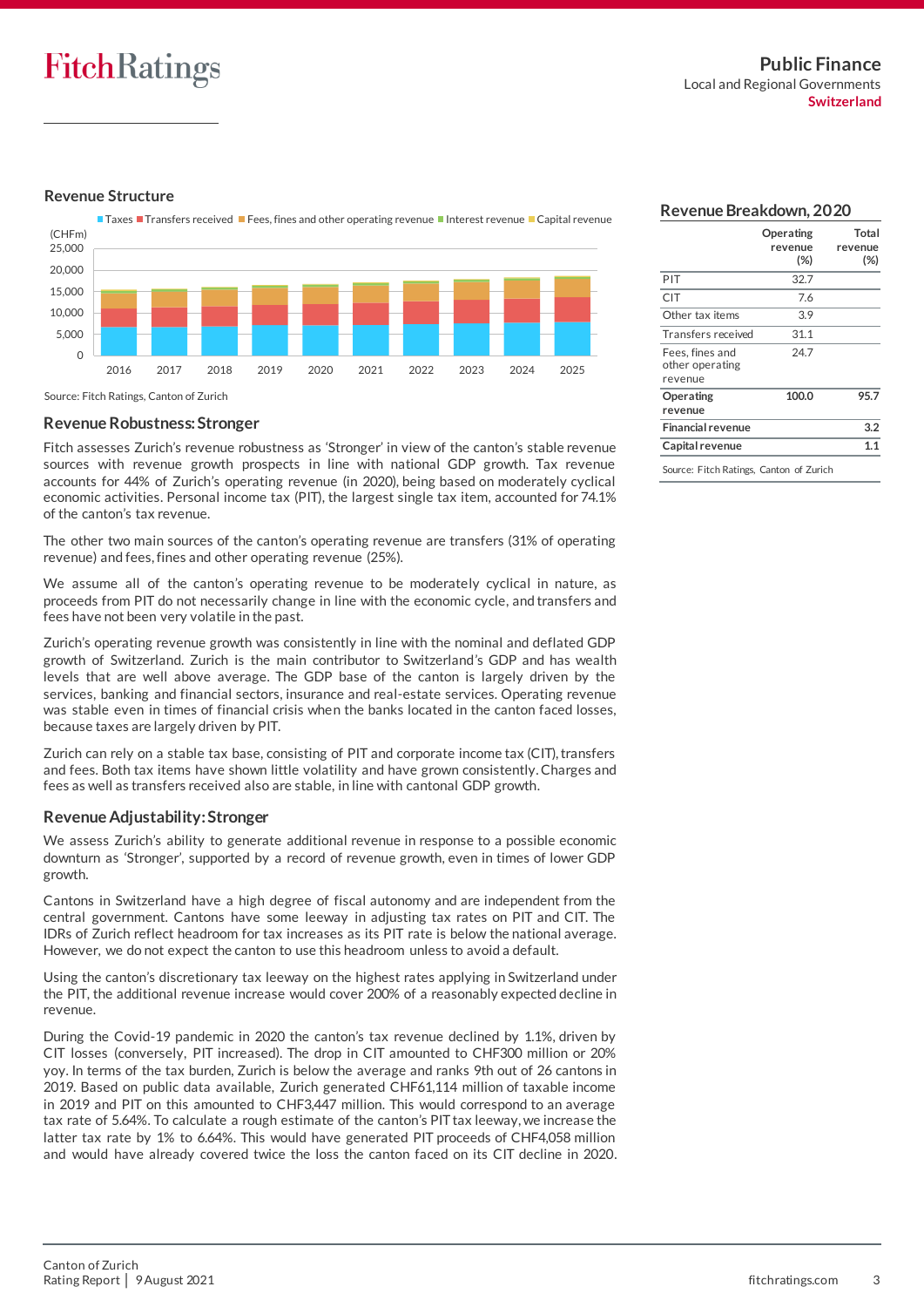Moreover, Zurich would not even have approached the maximum rate applicable in Switzerland<sup>1</sup>.

#### **Expenditure Structure**



Source: Fitch Ratings, Canton of Zurich

#### **Expenditure Sustainability: Stronger**

Zurich has a record and good prospects of tight control over total expenditure growth. A large part of the canton's main responsibilities is non-cyclical, such as education, healthcare, public safety and public transport.

Zurich's operating expenditure (opex) growth has generally been in line with that of operating revenue, resulting in an operating surplus. Zurich has effective budget rules and commits itself to a medium-term balanced budget over a period of eight years. This is subject to review and, if the medium-term surplus is not met, the cantonal government can call on all departments to review their opex and recommend savings.

Zurich also has a good record of adjusting capex when necessary. The canton usually underspends (2020: by 7%). We assume Zurich will cut capex in response to a revenue decline and the canton has shown it is well able to cut back heavily.

#### **Expenditure Adjustability: Stronger**

Fitch assesses the canton's ability to reduce spending in response to shrinking revenue as 'Stronger'. This is due to effective balanced-budget rules. Despite the canton's tax leeway, Zurich would first adjust operating spending to cope with a revenue decline. The canton has a strong record of cutting back spending to achieve a medium-term balanced budget. The canton also has some leeway for smaller adjustments to cope with cyclical revenue swings. For instance, in 2020, Zurich underspent its materials budget by 6.5%. Further, based on financial data for 2016-2020, capex realised has on average been 11% below budget, which reflects the canton's fiscal flexibility.

#### **Liabilities & Liquidity Robustness: Stronger**

Zurich has a prudent debt management policy and has proven access to the capital markets. Its debt is mostly bonds with bullet repayment and none of its annual debt repayments exceeded 20% of its outstanding debt at end-2020. Further, the canton is not exposed to floating rates and has no foreign-currency debt.

Zurich has a strong record of liquidity and its liquidity ratio covered debt servicing by at least 1x in the past decade. Zurich has high working-capital needs at the beginning of each budgetary year and therefore increases its short-term debt (to 23% of its total debt at end-2020), which usually declines to zero during the year.

The canton is exposed to contingent liabilities, which Fitch views to be of moderate risk. The largest single contingent liability stems from the guarantee Zurich provided to its fully owned cantonal bank, Zuercher Kantonalbank (ZKB; AAA/Stable). This incorporates the bank's liabilities of CHF36.3 billion at end-2020, but we assume the canton would support the bank

#### **Expenditure Breakdown, 2020**

|                                         |       | Total<br>Opex expenditure |
|-----------------------------------------|-------|---------------------------|
|                                         | (%)   | $(\%)$                    |
| Personnel costs                         | 36.4  |                           |
| Goods & services                        | 20.5  |                           |
| Current transfers<br>made               | 43.1  |                           |
| Other                                   | 0.0   |                           |
| Operating<br>expenditure                | 100.0 | 91.7                      |
| <b>Financial charges</b>                |       | 0.4                       |
| Capital expenditure                     |       | 7.9                       |
| Source: Fitch Ratings, Canton of Zurich |       |                           |

#### **Debt Analysis**

|                                      | End-2020 |
|--------------------------------------|----------|
| Fixed rate (% of adjusted debt)      | 100      |
| Short-term debt (% of adjusted debt) | 299      |
| Apparent cost of debt (%)            | 11       |
| Average maturity (year)              | 79       |
| Debt service (CHFm)                  | 823      |
| Operating balance (CHFm)             | 543      |
|                                      |          |

Source: Fitch Ratings, Canton of Zurich

#### **Liquidity**

| (CHFm)                            | Fnd-2020 |
|-----------------------------------|----------|
| Available cash                    | 1.450    |
| Unrestricted cash <sup>a</sup>    | ററ       |
| Undrawn committed credit<br>lines | 500      |

<sup>a</sup> Fitch's calculation (see *Appendix C*) Source: Fitch Ratings, Canton of Zurich

.

 $1$  Using elderly married couples with two children and an income of CHF100,000 as a sample, the average tax rates for this group vary between 3.74% and 4.88% (depending on the city of residence) in the canton of Zurich and between 1.66% and 10.49% in Switzerland as a whole.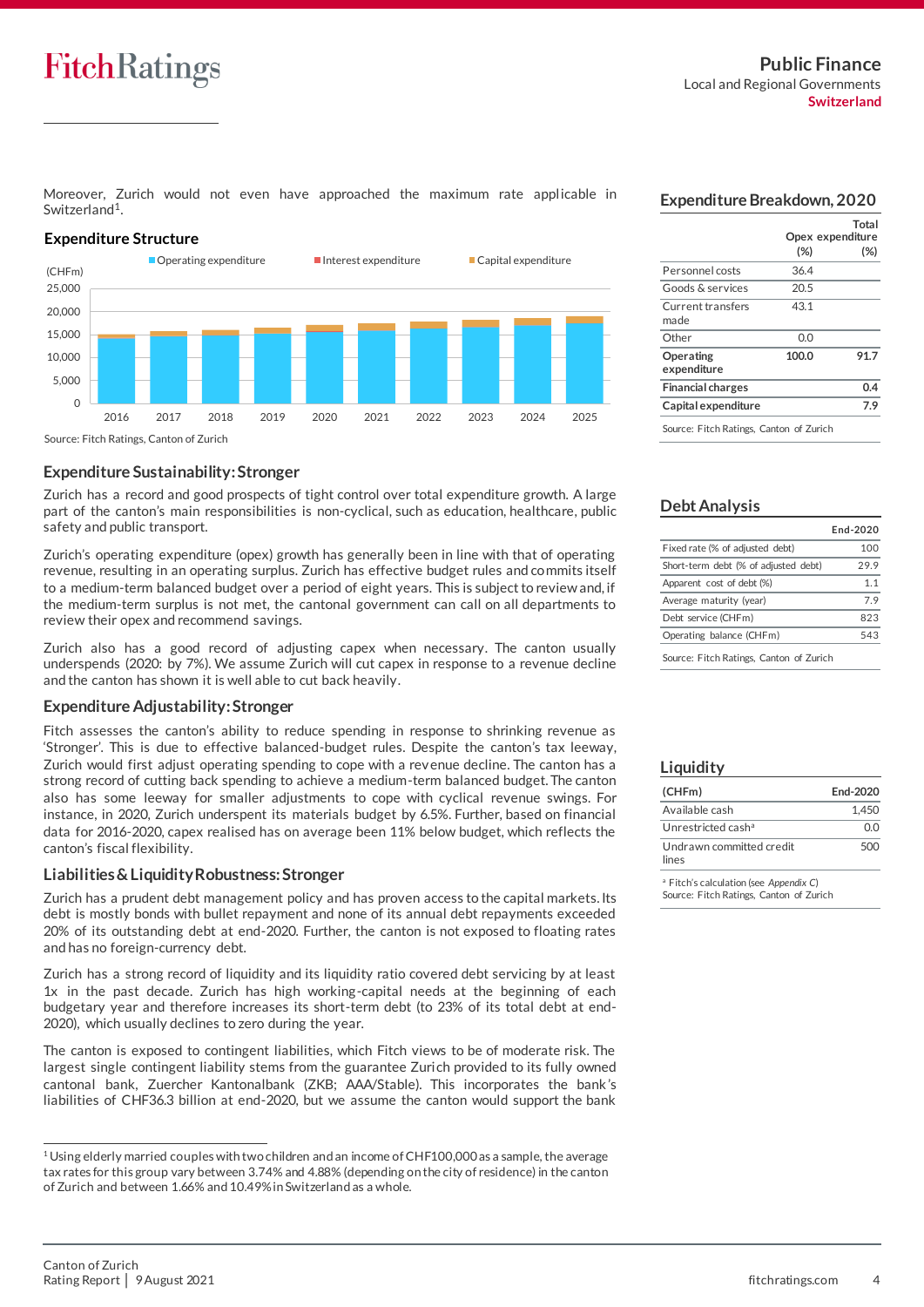through capital measures to prevent a default. Furthermore, the bank is supervised by the canton and its business profile is of limited risk.

In addition to ZKB, the canton had CHF1.7 billion of contingent liabilities at end-2020, with the bulk of it being commitments to its employees. The canton also has a 100% share in two entities, with a moderate CHF219 million of liabilities at end-2020, which are of low risk.





Source: Fitch Ratings, Canton of Zurich

#### **Liabilities & Liquidity Flexibility:Stronger**

We assess the canton's liabilities and liquidity flexibility as 'Stronger'. This is based on its wellestablished access to funding in capital markets, and it being a frequent bond issuer in the domestic market. Zurich is not largely focused on international placements, as its demand is fully satisfied in the domestic market and its most recent funding even was placed at negative rates. Zurich has further sufficient liquidity usually covering its annual debt repayment needs and has a committed credit line with ZKB. In a severe financial distress, which we deem to be very unlikely considering the canton's credit strength, we assume the central government will provide emergency liquidity.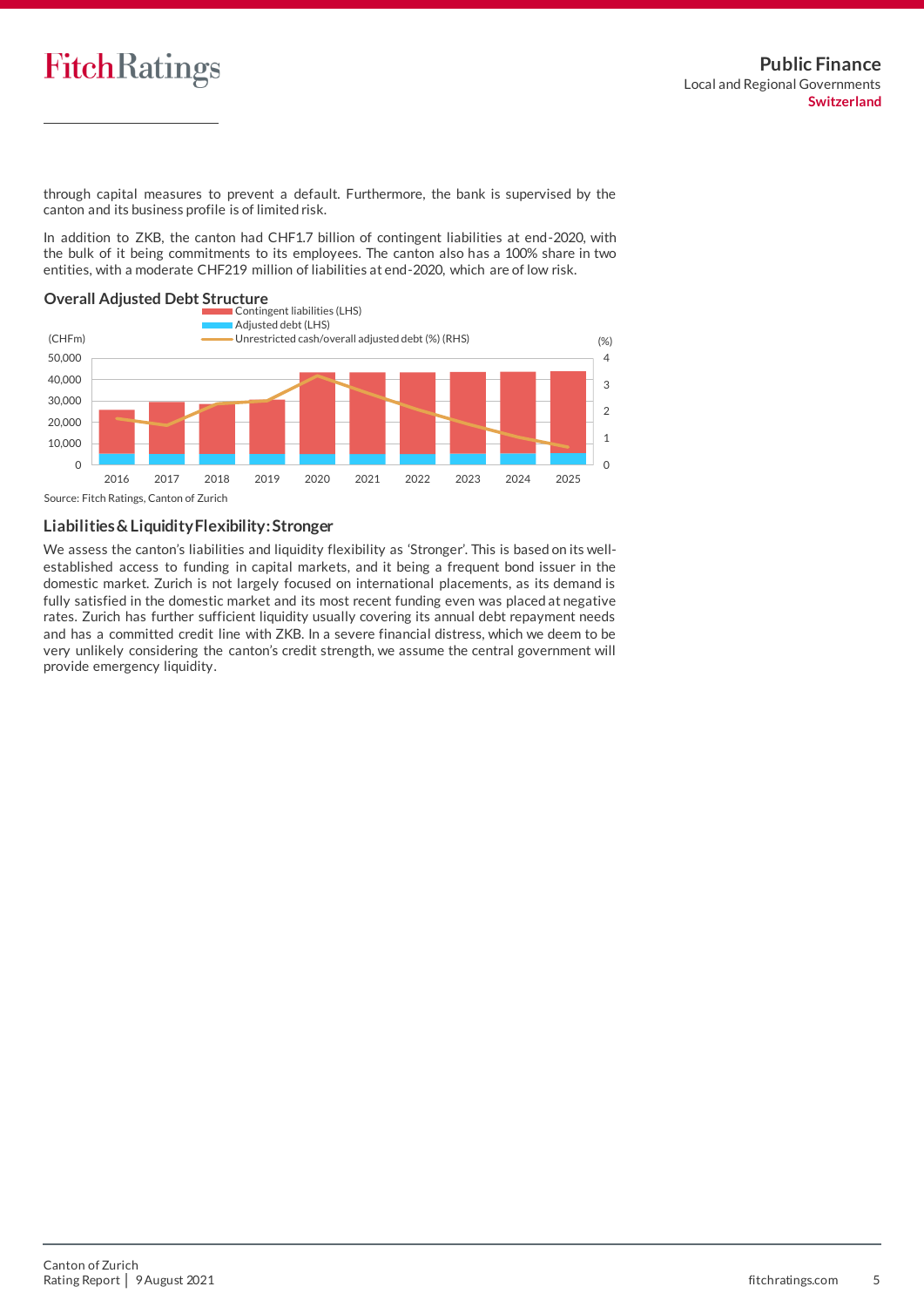# **Debt Sustainability of 'aaa'**

#### **Debt Sustainability Metrics Summary**

|     | Primary metric            |                              | Secondary metrics |                                  |
|-----|---------------------------|------------------------------|-------------------|----------------------------------|
|     | <b>Economic liability</b> | burden (%) Payback ratio (x) | Coverage (x)      | <b>Fiscal debt</b><br>burden (%) |
| aaa | $X \leq 40$               | $X \leq 5$                   | X > 4             | $X \leq 50$                      |
| aa. | $40 < X \le 70$           | $5 < X \le 9$                | $2 \leq X < 4$    | $50 < X \le 100$                 |
| a   | $70 < X \le 100$          | $9 < X \le 13$               | $1.5 \le X < 2$   | $100 < X \le 150$                |
| bbb | $100 < X \le 140$         | $13 < X \le 18$              | $1.2 \le X < 1.5$ | $150 < X \le 200$                |
| bb  | $140 < X \le 180$         | $18 < X \le 25$              | $1 \le X < 1.2$   | $200 < X \le 250$                |
| b   | X > 180                   | X > 25                       | X < 1             | X > 250                          |

Note: Yellow highlights show metric ranges applicable to the issuer Source: Fitch Ratings

Fitch views Swiss cantons as a 'Type A' local and regional government (LRG) under its criteria, given that their main spending responsibilities cover health, education and social spending, with a material share of general government expenditure and debt, and fiscal imbalances. As such, their primary debt sustainability metric is the economic liability burden, which is strongly correlated to central government debt.

In Fitch's rating case, Zurich's economic liability burden will increase slightly to 15.1% in 2025, corresponding to a 'aaa' assessment, from 14.9% in 2020. This is based on an assumed nominal GDP growth being in line with expected debt growth of the canton and central government in 2021-2025. We expect debt payback to increase to 10x in 2025 from 6.8x in 2020, the synthetic debt service coverage ratio (DSCR) to decline to 1.3x from 2x and the fiscal debt burden to increase to 29% from 23%.

Our rating case expects debt to increase to almost CHF5.7 billion by 2025 from CHF5.2 billion in 2020, assuming an operating balance consistently below the most recent five-year average and large annual investments of CHF1.5 billion during the same period. This would lead to a slight increase in the canton's economic liability burden.

#### **Economic Liability Burden - Fitch's Base-and Rating-Case Scenarios**





2025 Source: Fitch Ratings, Canton of Zurich

2026 2027 2028 2029 2030 2031 2032 2033 >2034

#### **Debt Sustainability Ratios:**

2021 2022 2023 2024

- **Economic liability burden**: (Net adjusted debt + pro rate share of the central government's debt)/cantonal GDP
- Payback: Net adjusted debt/operating balance (x)
- **Fiscal debt burden:** Net adjusted debt/operating revenue (%)
- **Synthetic debt service coverage ratio (DSCR):** operating balance/mortgage style debt annuity; Fitch's synthetic calculation (x; see *Appendix C*)

#### **Debt Sustainability Ratios – Fitch's Rating-Case Scenario**

|                                  | 2020 | 2025rc |
|----------------------------------|------|--------|
| Economic liability<br>burden (%) | 14.9 | 15.1   |
| Payback Ratio (x)                | 6.8  | 10.0   |
| Synthetic coverage $(x)$         | 2.0  | 1.3    |
| Fiscal debt burden (%)           | 23.0 | 29.O   |

rc: Fitch's rating case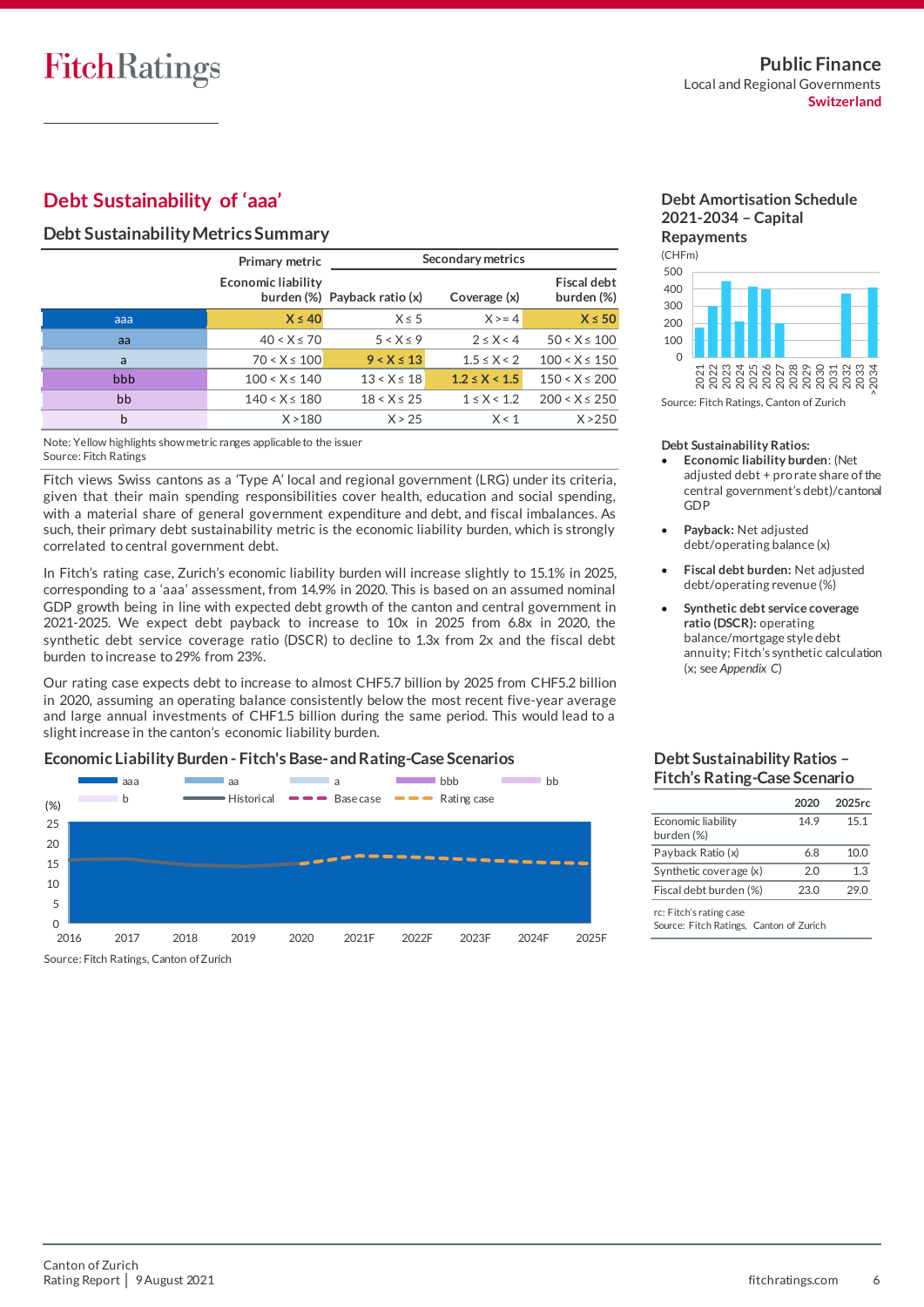

#### Synthetic Debt Service Coverage Ratio - Fitch's Base- and Rating-Case Scenarios

**Fitch's Rating-Case Scenario:** The rating case is a through-the-cycle scenario that incorporates a combination of revenue, cost or financial risk stresses.





Fitch's rating-case scenario ends in 2025 and is based on conservative assumptions as reflected in the table below.

#### **Fitch's Base and Rating Cases -Main Assumptions**

|                                                                |           | 2021-2025 CAGR |                  |  |
|----------------------------------------------------------------|-----------|----------------|------------------|--|
|                                                                | 2016-2020 | Base case      | Rating case      |  |
| National nominal GDP growth (Fitch's assumptions) <sup>a</sup> | 0.7       | 3.0            |                  |  |
| Operating revenue growth (%)                                   | 2.6       | 2.3            | $2.2^{\circ}$    |  |
| Tax revenue and transfers received growth (%)                  | 2.5       | 2.6            | $2.5^{b}$        |  |
| Charges and fees growth (%)                                    | 2.9       | 1.5            | 1.5              |  |
| Operating expenditure growth (%)                               | 2.3       | 2.2            | 2.3 <sup>c</sup> |  |
| Apparent cost of debt (%)                                      | 1.8       | 1.3            | 1.3              |  |
| Net capital expenditure (average per year; CHFm)               | 1.087     | 1.500          | 1.500            |  |

a Base case is based on Fitch's sovereign assumptions. Rating case is a stressed assumption used for Zurich's rating-case scenario

**b** Additional stress of -0.3pp for tax revenue

<sup>c</sup> Additional stress of 0.1pp for opex Source: Fitch Ratings

#### **Sound Operating Performance and Improving Debt Ratios**

Zurich's operating performance has been sound despite the pandemic; tax declined by CHF80 million or by 1.1%, and it faced an increase of operating spending of 2.3%. The decline in its operating margin to 3.4% 2020 from 4.2% in 2019 was limited by extraordinary revenue from the share of profit paid by the Swiss National Bank and a EUR100 million jubilee dividend of ZKB. The canton records these proceeds as concessions, while Fitch accounts these to the operating revenue of the canton. In our rating-case scenario, we expect Zurich's operating balance to remain around its 2020 result of CHF543 million, mainly driven by conservative assumptions but also limited growth of opex below operating revenues. This will correspond to a margin of between 3.5% in 2022 and 2.9% in 2025 but will remain sufficient to cover debt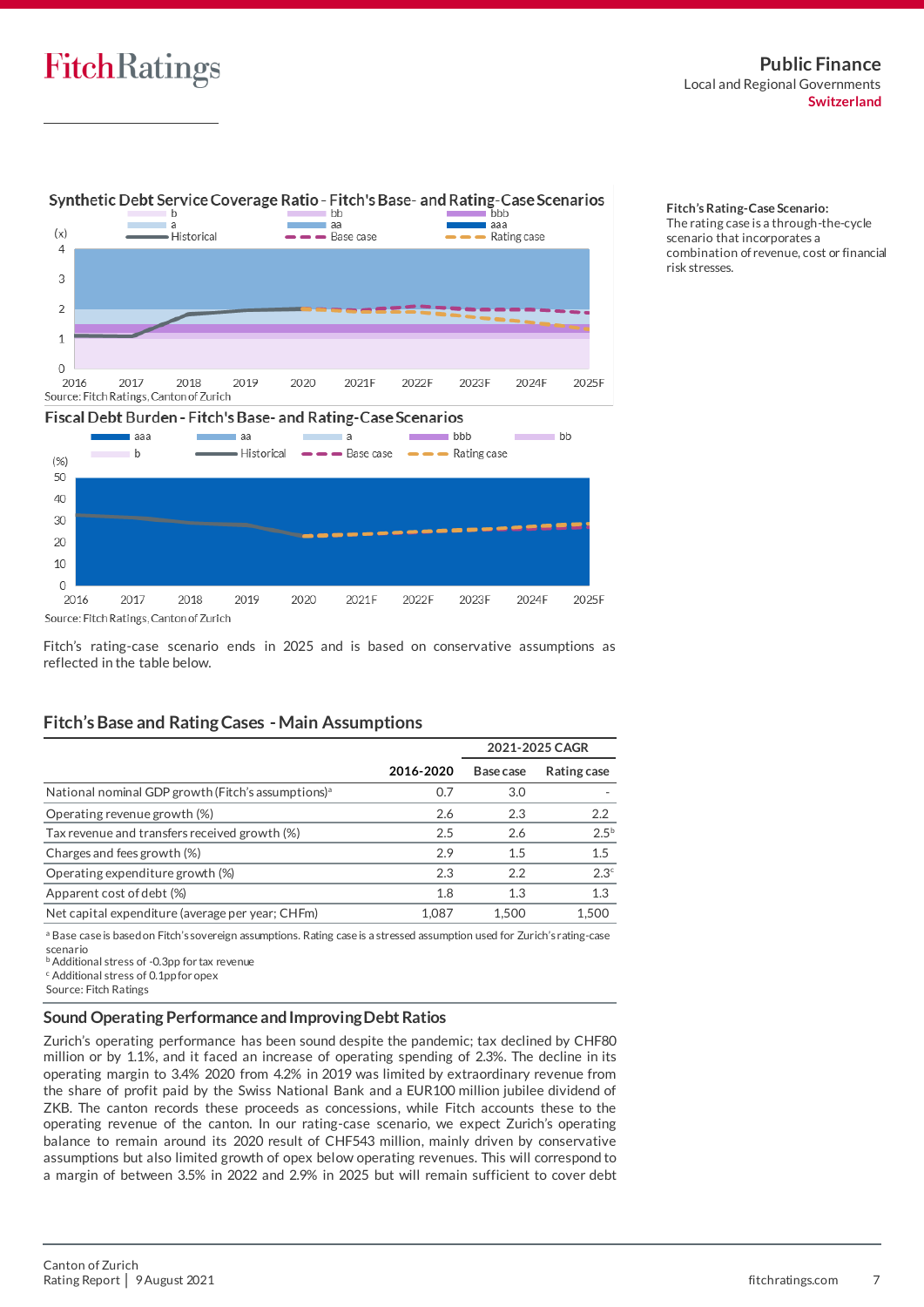service requirements in 2021-2025. Our rating-case assumptions on the canton's capex plans are above the canton's own medium-term planning level. This is because the canton faces substantial demands to maintain and develop infrastructure to cope with the increasing population.

At end-2020, Zurich's total direct risk was CHF5,147 million (2019: CHF5,252 million) and we assume its debt will increase to CHF5,685 million in 2025, driven by our capex assumptions. The scheduled 10% increase in the canton's debt will not result in weaker debt ratios. The canton's IDRs are driven by its 'Stronger' risk profile and its 'aaa' debt sustainability offering large leeway. Its economic liability burden was 14.9% in 2020; our rating case expects a slight increase to 15.1% in 2025. Both are well below the trigger of 40%, which would then correspond to a debt sustainability assessment in the 'aa' category.

## **Other Rating Factors**

Zurich's final IDR is driven by the canton's SCP that Fitch assesses as 'aaa'. No other rating factor affects the final rating.

### **From SCP to IDR: Factors Beyond the SCP**

|                       | Cap                         |                          |                          |                  |            |
|-----------------------|-----------------------------|--------------------------|--------------------------|------------------|------------|
| <b>SCP</b>            | Sovereign rating Rating cap |                          | Support                  | Asymmetric risks | <b>IDR</b> |
| aaa                   | AAA                         | $\overline{\phantom{0}}$ | $\overline{\phantom{a}}$ |                  | AAA        |
| Source: Fitch Ratings |                             |                          |                          |                  |            |

## **Peer Analysis**

#### **Canton of Zurich and International Peers**

| <b>LRGs</b>                     | Risk profile    | Primary metric (x) SCP |     | <b>IDR</b> | Outlook |
|---------------------------------|-----------------|------------------------|-----|------------|---------|
| Canton of Zurich                | <b>Stronger</b> | 15                     | aaa | AAA        | Stable  |
| State of Hamburg                | <b>Stronger</b> | 47.6                   | aaa | AAA        | Stable  |
| State of Berlin                 | <b>Stronger</b> | 70.2                   | aa  | AAA        | Stable  |
| State of North Rhine-Westphalia | <b>Stronger</b> | 56.7                   | aa+ | AAA        | Stable  |
| State of Lower Saxony           | <b>Stronger</b> | 55.1                   | aa+ | AAA        | Stable  |
| State of Schleswig-Holstein     | <b>Stronger</b> | 66.0                   | aa  | AAA        | Stable  |
|                                 |                 |                        |     |            |         |

Source: Fitch Ratings

## **ESG Considerations**

Unless otherwise disclosed in this section, the highest level of ESG credit relevance is a score of '3' – ESG issues are credit neutral or have only a minimal credit impact on the entity, either due to their nature or the way in which they are being managed by the entity.

For more information on our ESG Relevance Scores, visit [https://www.fitchratings.com/site/esg.](https://www.fitchratings.com/site/esg)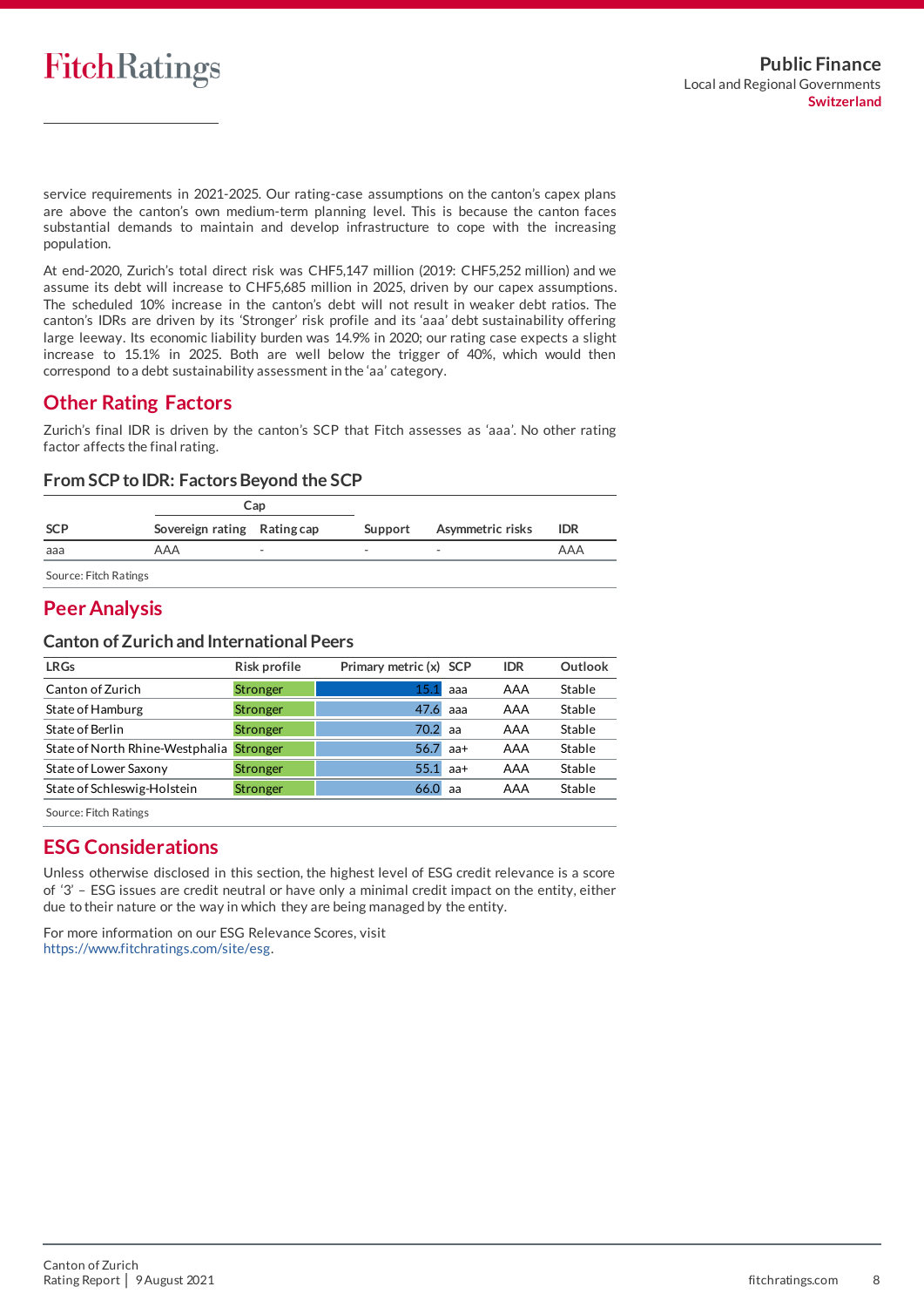# **Appendix A**

## **Canton of Zurich**

| (CHFm)                                                      | 2017      | 2018      | 2019        | 2020        | 2021rc    | 2025rc    |
|-------------------------------------------------------------|-----------|-----------|-------------|-------------|-----------|-----------|
| <b>Taxes</b>                                                | 6,744     | 6,851     | 7,187       | 7,108       | 7,250     | 7,894     |
| Transfers received                                          | 4,591     | 4,742     | 4,758       | 4,999       | 5,164     | 5,772     |
| Fees, fines and other operating revenues                    | 3,692     | 3,867     | 3,939       | 3,992       | 4,052     | 4,301     |
| <b>Operating revenue</b>                                    | 15,027    | 15,460    | 15,884      | 16,099      | 16,466    | 17,967    |
| Operating expenditure                                       | $-14,617$ | $-14,827$ | $-15,210$   | -15,556     | $-15,914$ | $-17,447$ |
| <b>Operating balance</b>                                    | 409       | 633       | 674         | 543         | 552       | 520       |
| Interest revenue                                            | 528       | 486       | 471         | 532         | 500       | 500       |
| Interest expenditure                                        | $-118$    | $-87$     | $-88$       | $-73$       | $-57$     | $-85$     |
| <b>Current balance</b>                                      | 819       | 1,032     | 1,056       | 841         | 995       | 935       |
| Capital revenue                                             | 145       | 121       | 176         | 190         | 200       | 200       |
| Capital expenditure                                         | $-1,006$  | $-1,110$  | $-1,213$    | $-1,335$    | $-1,475$  | $-1,500$  |
| Capital balance                                             | $-861$    | -989      | $-1,037$    | $-1,144$    | $-1,275$  | $-1,300$  |
| Total revenue                                               | 15,700    | 16,067    | 16,531      | 16,821      | 17,166    | 18,667    |
| Total expenditure                                           | $-15,742$ | $-16,024$ | $-16,512$   | $-16,964$   | $-17,446$ | $-19,030$ |
| Surplus (deficit) before net financing                      | $-42$     | 43        | 19          | $-304$      | $-280$    | $-365$    |
| New direct debt borrowing                                   | 275       | 490       | 321         | 645         | 175       | 615       |
| Direct debt repayment                                       | $-1,200$  | $-207$    | $-251$      | $-750$      | $-175$    | -415      |
| Net direct debt movement                                    | $-925$    | 283       | 70          | $-105$      | 0         | 200       |
| <b>Overall results</b>                                      | -967      | 326       | 69          | $-409$      | $-280$    | -165      |
| Debt                                                        |           |           |             |             |           |           |
| Short-term debt                                             | 1,450     | 1,150     | 1,170       | 1,185       | 1,185     | 1,185     |
| Long-term debt                                              | 3,749     | 4,032     | 4,082       | 3,962       | 3,962     | 4,500     |
| Intergovernmental debt                                      | 0         | 0         | 0           | $\Omega$    | 0         | 0         |
| Direct debt                                                 | 5,199     | 5,182     | 5,252       | 5,147       | 5,147     | 5,685     |
| Other Fitch-classified debt                                 | $\Omega$  | $\Omega$  | $\Omega$    | $\Omega$    | 0         | $\Omega$  |
| Adjusted debt                                               | 5,199     | 5,182     | 5,252       | 5,147       | 5,147     | 5,685     |
| Guarantees issued<br>(excluding adjusted debt portion)      | 21,885    | 21,296    | 23,250      | 36,286      | 36,286    | 36,286    |
| Majority-owned GRE debt and other<br>contingent liabilities | 2,405     | 2,202     | 2,101       | 1,914       | 1,914     | 1,914     |
| Overall adjusted debt                                       | 29,489    | 28,680    | 30,603      | 43,347      | 43,347    | 43,885    |
| Total cash, liquid deposits, and sinking<br>funds           | 439       | 659       | 736         | 1,450       | 1,170     | 474       |
| Restricted cash                                             | 0         | 0         | $\mathbf 0$ | $\mathbf 0$ | 0         | $\Omega$  |
| Unrestricted cash                                           | 439       | 659       | 736         | 1,450       | 1,170     | 474       |
| Net adjusted debt                                           | 4,760     | 4,523     | 4,516       | 3,697       | 3,977     | 5,211     |
| Net overall debt                                            | 29,050    | 28,021    | 29,867      | 41,897      | 42,176    | 43,411    |

rc: Fitch's rating case, based on conservative assumptions (see Debt Sustainability assessed at 'aaa'). The last year of the rating case scenario is 2025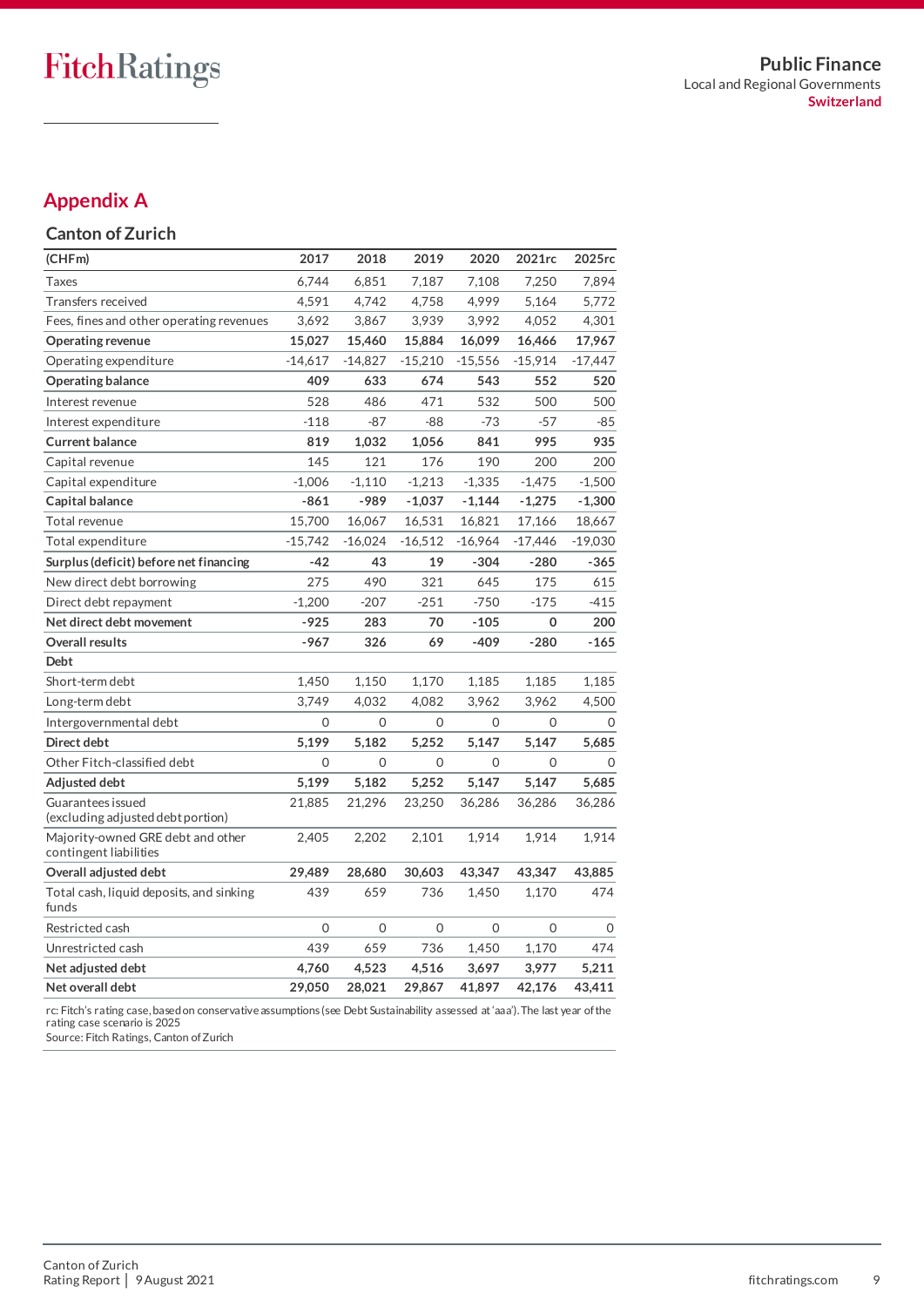# **Appendix B**

## **Canton of Zurich**

|                                                                 | 2017   | 2018   | 2019 | 2020   | 2021rc | 2025rc |
|-----------------------------------------------------------------|--------|--------|------|--------|--------|--------|
| <b>Fiscal performance ratios</b>                                |        |        |      |        |        |        |
| Operating balance/operating revenue (%)                         | 2.7    | 4.1    | 4.2  | 3.4    | 3.4    | 2.9    |
| Current balance/current revenue (%)                             | 5.3    | 6.5    | 6.5  | 5.1    | 5.9    | 5.1    |
| Operating revenue growth (annual % change)                      | 2.6    | 2.9    | 2.7  | 1.4    | 2.3    | 2.0    |
| Operating expenditure growth (annual %<br>change)               | 2.8    | 1.4    | 2.6  | 2.3    | 2.3    | 2.3    |
| Surplus (deficit) before net financing/total<br>revenue (%)     | $-0.3$ | 0.3    | 0.1  | $-1.8$ | $-1.6$ | $-2.0$ |
| Surplus (deficit) before net financing/GDP (%)                  | 0.0    | 0.0    | 0.0  | $-0.2$ | $-0.2$ | $-0.2$ |
| Total revenue growth (annual % change)                          | 1.3    | 2.3    | 2.9  | 1.7    | 2.1    | 1.9    |
| Total expenditure growth (annual % change)                      | 4.2    | 1.8    | 3.0  | 3.7    | 1.9    | 2.2    |
| Debt ratios - type A                                            |        |        |      |        |        |        |
| Primary metrics                                                 |        |        |      |        |        |        |
| Economic liability burden (%)                                   | 16.2   | 14.7   | 14.2 | 14.9   | 16.9   | 15.1   |
| Enhanced economic liability burden (%)                          | 16.2   | 14.7   | 14.2 | 14.9   | 16.9   | 15.1   |
| Secondary metrics                                               |        |        |      |        |        |        |
| Payback ratio (x)                                               | 11.6   | 7.1    | 6.7  | 6.8    | 7.2    | 10.0   |
| Overall payback ratio (x)                                       | 71.0   | 44.3   | 44.3 | 77.2   | 76.4   | 83.8   |
| Fiscal debt burden (%)                                          | 31.7   | 29.3   | 28.4 | 23.0   | 24.2   | 29.0   |
| Synthetic debt service coverage ratio(x)                        | 1.1    | 1.8    | 2.0  | 2.0    | 2.1    | 1.3    |
| Actual debt service coverage ratio(x)                           | 0.3    | 2.2    | 2.0  | 0.7    | 3.2    | 1.3    |
| Other debt ratios                                               |        |        |      |        |        |        |
| Liquidity coverage ratio $(x)$                                  | 0.7    | 3.6    | 3.9  | 1.6    | 11.4   | 2.4    |
| Direct debt maturing in one year/total direct<br>debt (%)       | 27.9   | 22.2   | 22.3 | 23.0   | 23.0   | 20.8   |
| Direct debt (annual % change)                                   | $-1.4$ | $-0.3$ | 1.4  | $-2.0$ | 0.0    | 3.6    |
| Apparent cost of direct debt (interest<br>paid/direct debt) (%) | 2.3    | 1.7    | 1.7  | 1.1    | 1.1    | 1.1    |
| Revenue ratios                                                  |        |        |      |        |        |        |
| Tax revenue/total revenue (%)                                   | 43.0   | 42.6   | 43.2 | 42.3   | 42.2   | 42.3   |
| Current transfers received/total revenue (%)                    | 29.2   | 29.5   | 28.6 | 29.7   | 30.1   | 30.9   |
| Interest revenue/total revenue (%)                              | 3.4    | 3.0    | 2.8  | 3.2    | 2.9    | 2.7    |
| Capital revenue/total revenue (%)                               | 0.9    | 0.8    | 1.1  | 1.1    | 1.2    | 1.1    |
| <b>Expenditure ratios</b>                                       |        |        |      |        |        |        |
| Staff expenditure/total expenditure (%)                         | 33.4   | 33.4   | 33.4 | 33.0   |        |        |
| Current transfers made/total expenditure (%)                    | 40.2   | 39.8   | 39.4 | 39.2   |        |        |
| Interest expenditure/total expenditure (%)                      | 0.7    | 0.5    | 0.5  | 1.4    | 0.3    | 0.4    |
| Capital expenditure/total expenditure (%)                       | 6.4    | 6.9    | 7.3  | 7.8    | 8.5    | 7.9    |

rc: Fitch's rating case, based on conservative assumptions (see Debt Sustainability assessed at'aaa'). The last year of the rating case scenario is 2025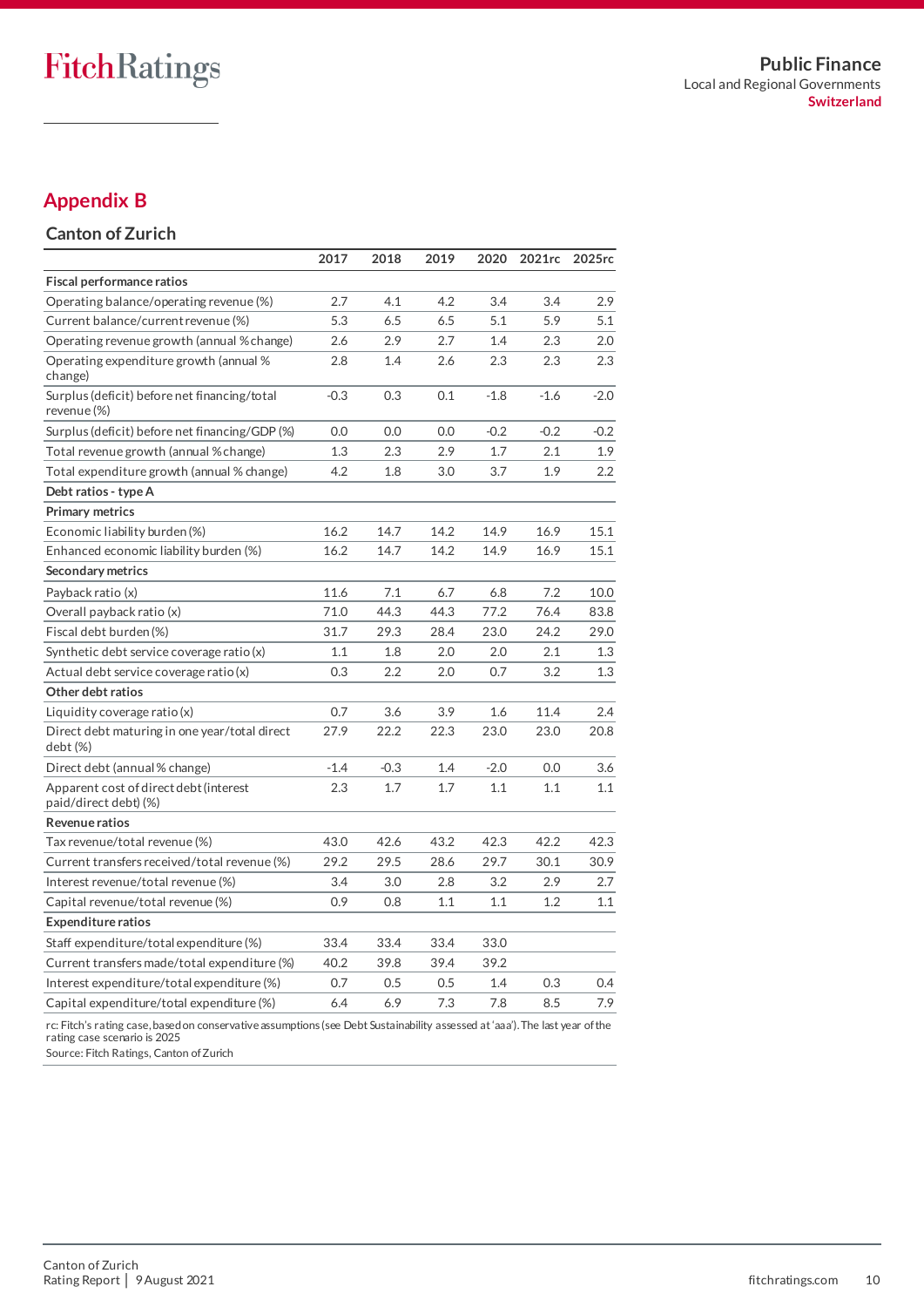# **Appendix C: Data Adjustments**

#### **Net Adjusted Debt Calculation**

• Fitch's adjusted debt includes Zurich's short-term (CHF1,185 million) and long-term debt (CHF3,962 million). Net adjusted debt corresponds to the difference between adjusted debt and the year-end available cash that Fitch considers 'unrestricted' (CHF1,450 million) at end-2020.

#### **Synthetic Coverage Calculation**

• Fitch's synthetic coverage calculation assumes a mortgage-style amortisation over 15 years of the entity's net adjusted debt, using its average cost of debt. This synthetic calculation is used to assess Zurich's debt sustainability.